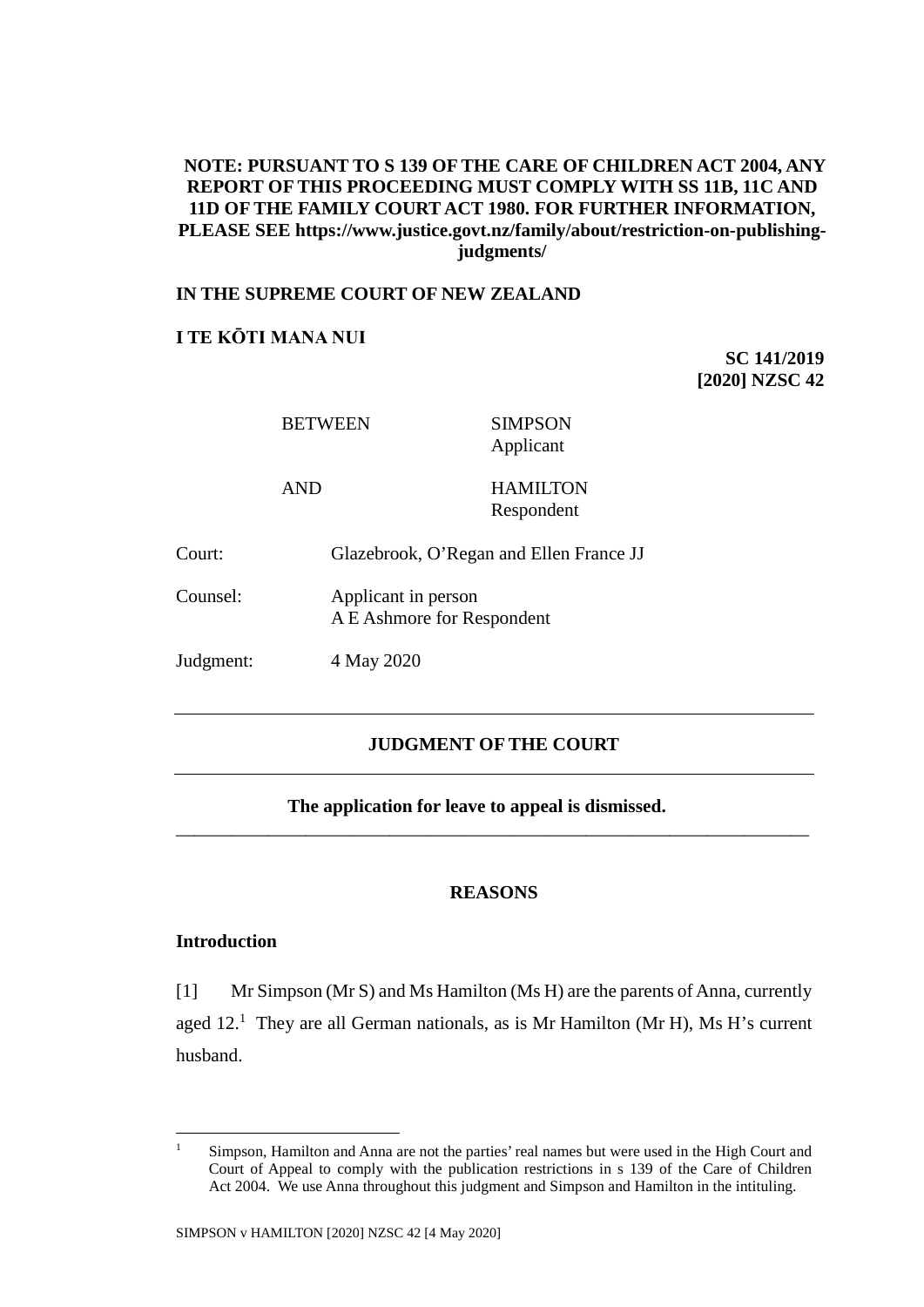[2] Ms H unlawfully abducted Anna from Germany in November 2014 and brought her to New Zealand on 23 January 2015. It was not until nearly two years later that Mr S discovered Anna was in New Zealand.

[3] Mr S then informed the German Central Authority, which made a formal request to the New Zealand Central Authority for Anna's return to Germany. An application was then made for a return order under s 105 of the Care of Children Act 2004 (the Act). Subpart 4 of Part 2 of the Act (which includes s 105) implements the Hague Convention on the Civil Aspects of International Child Abduction (the Hague Convention).<sup>2</sup>

<span id="page-1-3"></span><span id="page-1-2"></span><span id="page-1-1"></span>[4] In a judgment delivered on 1 September 2017, the Family Court declined to make an order for Anna's return.<sup>3</sup> Mr S's appeal from the Family Court judgment was dismissed by the High Court in a judgment delivered on 18 May 2018. 4 Leave to appeal to the Court of Appeal was granted on 26 February 2019.<sup>5</sup> Mr S's appeal to the Court of Appeal was dismissed on 22 November 2019.<sup>6</sup>

<span id="page-1-0"></span>[5] Mr S now seeks leave to appeal to this Court.

# **Background**

[6] The background is fully set out in the Court of Appeal judgment.<sup>7</sup>

[7] For present purposes, it suffices to say that there had been a persistent pattern of breach by Ms H of German access orders in favour of Mr S and that, at least partly as a result of these breaches, Mr S had been awarded sole custody of Anna by the Fürth District Court on 17 December 2014.<sup>8</sup> Ms H was represented by counsel but did not attend the hearing. The H family had, five weeks prior, left Germany with Anna

<sup>&</sup>lt;sup>2</sup> Convention on the Civil Aspects of International Child Abduction 1343 UNTS 98 (opened for signature 25 October 1980, entered into force 1 December 1983).

<sup>&</sup>lt;sup>3</sup> [S] v [H] [2017] NZFC 69293 (Judge Coyle) [FC judgment].<br><sup>4</sup> [S] v [H] [2018] NZHC 1098 (Paul Davison J) (a results judgment). The reasons judgment followed a month later, see [S] v [H] [2018] NZHC 1365 (Paul Davison

<sup>&</sup>lt;sup>5</sup> [S]  $v$  [H] [2019] NZCA 21 (Cooper and Gilbert JJ).<br>
<sup>6</sup> [S]  $v[H]$  [2019] NZCA 579, [2019] NZFLR 338 (French, Miller and Gilbert JJ) [CA judgment].

<sup>&</sup>lt;sup>7</sup> At [10]–[29] and [79]–[83].<br><sup>8</sup> CA judgment, above n [6,](#page-1-0) at [13].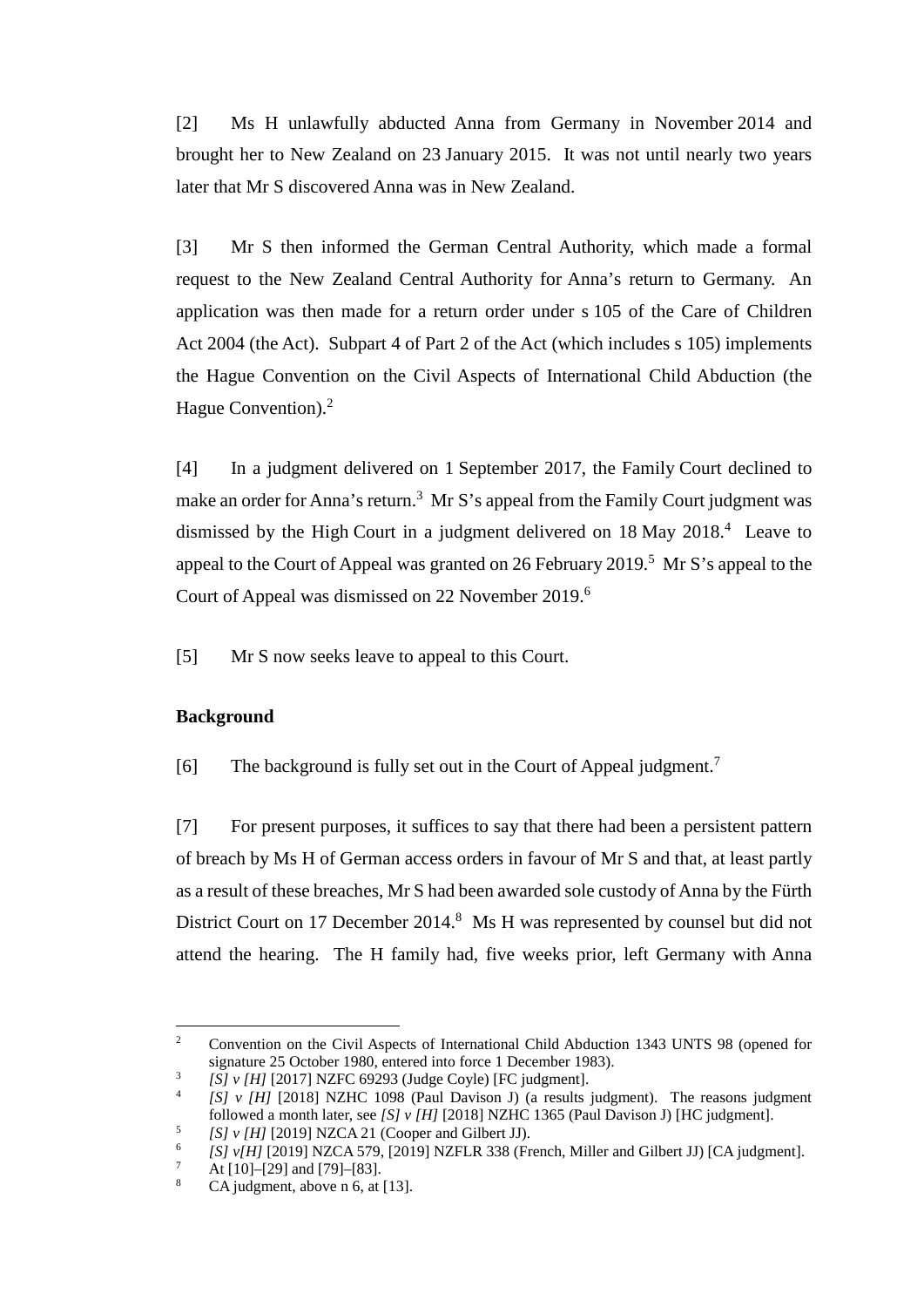without telling anyone where they were going.<sup>9</sup> Ms H's appeal against the sole custody order was dismissed on 31 May 2016.<sup>10</sup>

[8] Also relevant is an incident in 2013 where Mr H had driven over Mr S's foot during an access handover and while Anna was in the car.<sup>11</sup> The expert evidence of Ms Lightfoot in the Family Court was that Anna was experiencing post-traumatic stress disorder as a result of that incident.<sup>12</sup> We note that the Family Court Judge, despite being unable to resolve the factual dispute between the parties about this incident, held that it was Anna's recollection of the event that was important, rather than what had actually occurred. He found that the incident was traumatic for Anna and the trauma was associated with her father.<sup>13</sup>

[9] With regard to the H family's situation in New Zealand, Ms H had been issued with a deportation liability notice by Immigration New Zealand on 22 May 2017 on the basis that she had concealed relevant information on her visa application (that Mr S had been awarded sole custody of Anna, among other things). Subsequently, Anna, her younger half-sister and Mr H were also served with deportation liability notices.<sup>14</sup> Ms H filed submissions under s 157 of the Immigration Act 2009 attempting to show good reason why deportation should not proceed. These were unsuccessful. She then filed an appeal to the Immigration and Protection Tribunal. This appeal was not determined until 30 October 2017, after the release of the Family Court's decision on 1 September 2017.15

[10] Finally, there was an incident (the 2017 school incident) that occurred on 28 September 2017, a few weeks after the release of the Family Court judgment. Mr S, accompanied by a man and a woman, went to Anna's school and uplifted her in front

<sup>&</sup>lt;sup>9</sup> FC judgment, above n [3,](#page-1-1) at [6]; and CA judgment, above n [6,](#page-1-0) at [12].<br><sup>10</sup> CA judgment, above n 6, at [15]. Ms H did not participate in that hearing.<br><sup>11</sup> It was alleged before Judge Coyle that Mr S was the aggressor, h front of the car. Judge Coyle said that there was in the materials a decision of a German court finding that Mr H was the aggressor: at [34]. As recorded in the CA judgment, above [n 6,](#page-1-0) at [14], the Fürth District Court charged Mr H with causing grievous bodily harm to Mr S.

<sup>&</sup>lt;sup>12</sup> FC judgment, above n [3,](#page-1-1) at [37(a)]. Ms Lightfoot is a clinical psychologist appointed by the Family Court to provide a report under s 133 of the Care of Children Act: HC judgment, above n [4,](#page-1-2) at [86].<br>
FC judgment, above n [3,](#page-1-1) at [51].<br>  $\frac{14}{5}$  CA judgment, above n 6, at [22].

<sup>&</sup>lt;sup>14</sup> CA judgment, above n [6,](#page-1-0) at [22].<br><sup>15</sup> CA judgment, above n 6, at [23].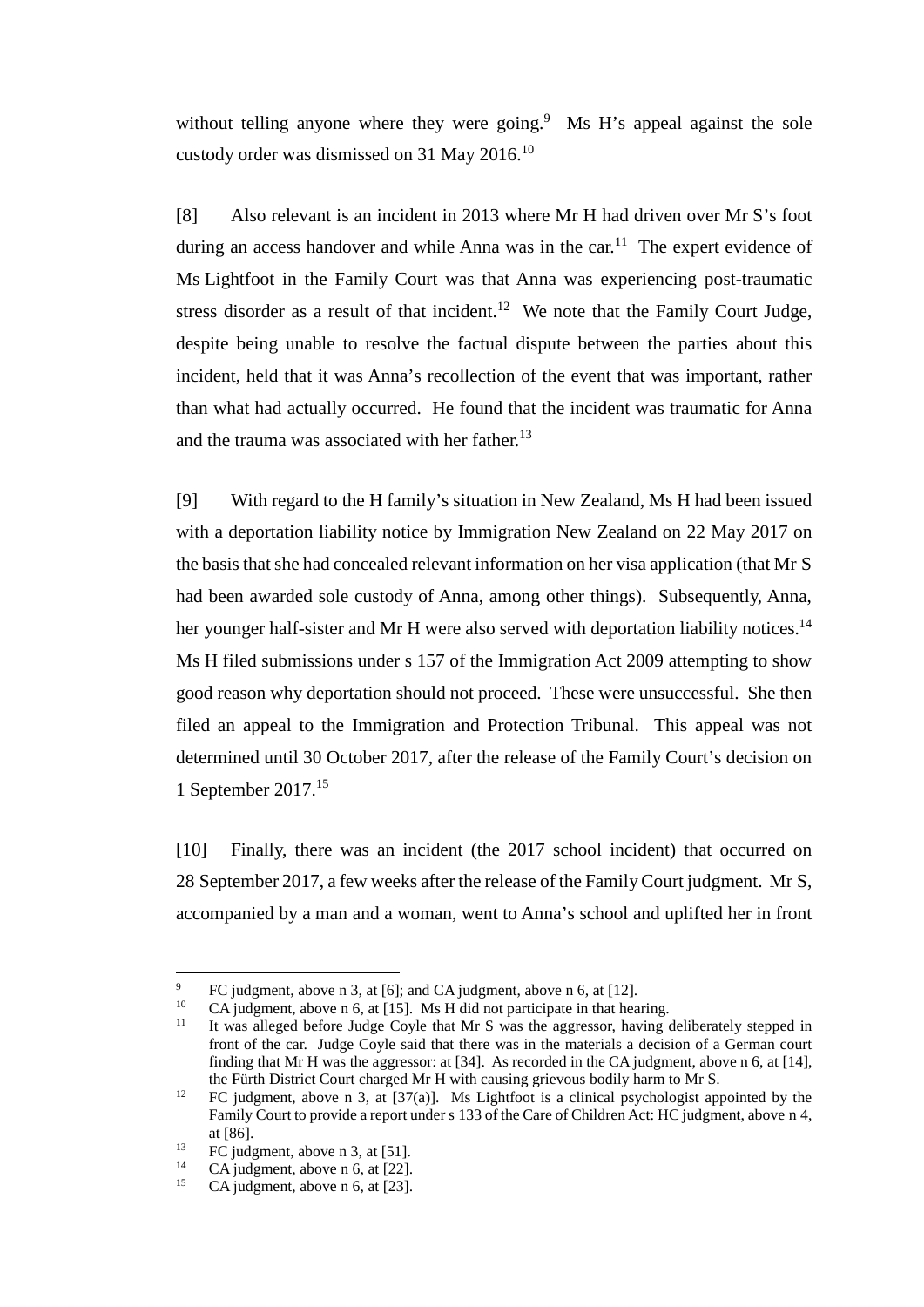of her teacher and classmates. The teacher's attempt to protect Anna was blocked by Mr S's male associate. Anna was then taken to Auckland to stay with Mr S's friends based there. One of the occupants of the house, seeing Anna was upset, contacted the police.

[11] Ms H was informed and immediately made a without notice application for an interim parenting order. <sup>16</sup> This order was granted by Judge Coyle in the Family Court that day, along with a warrant to uplift Anna and return her to her mother's care. The police executed the warrant and Anna was returned to her mother later that same evening.<sup>17</sup>

## **Decisions in the Courts below**

[12] It was common ground in the Courts below that the requirements of s 105 of the Act for an order for the return of an abducted child were met.<sup>18</sup> The issue for those Courts was whether any of the grounds for refusal of an order in s 106 applied and, if so, whether the discretion not to make an order for the return of Anna to Germany should be exercised.

## *Family Court decision*

[13] The Family Court Judge found that Anna was physically and emotionally settled in her new environment and had achieved a high level of social integration.<sup>19</sup> He recognised that Ms H's appeal against deportation was likely to fail but placed no weight on this because it was only a future possibility, not a present certainty.<sup>20</sup> He found that the "settled" defence under s  $106(1)(a)$  of the Act was made out.<sup>21</sup>

[14] The Judge then turned to consider the exercise of his discretion, using the factors set out in s 5 of the Act, balancing the welfare and best interests of Anna and the general purposes of the Hague Convention. He did not consider there were any

<sup>&</sup>lt;sup>16</sup> At the time of the incident, the German custody order in favour of Mr S was the only custody order in place.<br>CA judgment, above n 6, at [79].

<sup>&</sup>lt;sup>17</sup> CA judgment, above n [6,](#page-1-0) at [79].<br><sup>18</sup> FC judgment, above n [3,](#page-1-1) at [2]; HC judgment, above n [4,](#page-1-2) at [43]; and CA judgment, above n 6, at [24].

<sup>&</sup>lt;sup>19</sup> FC judgment, above n [3,](#page-1-1) at [23].<br>
<sup>20</sup> At [30].<br>
<sup>21</sup> At [23] and [32]

At [23] and [32].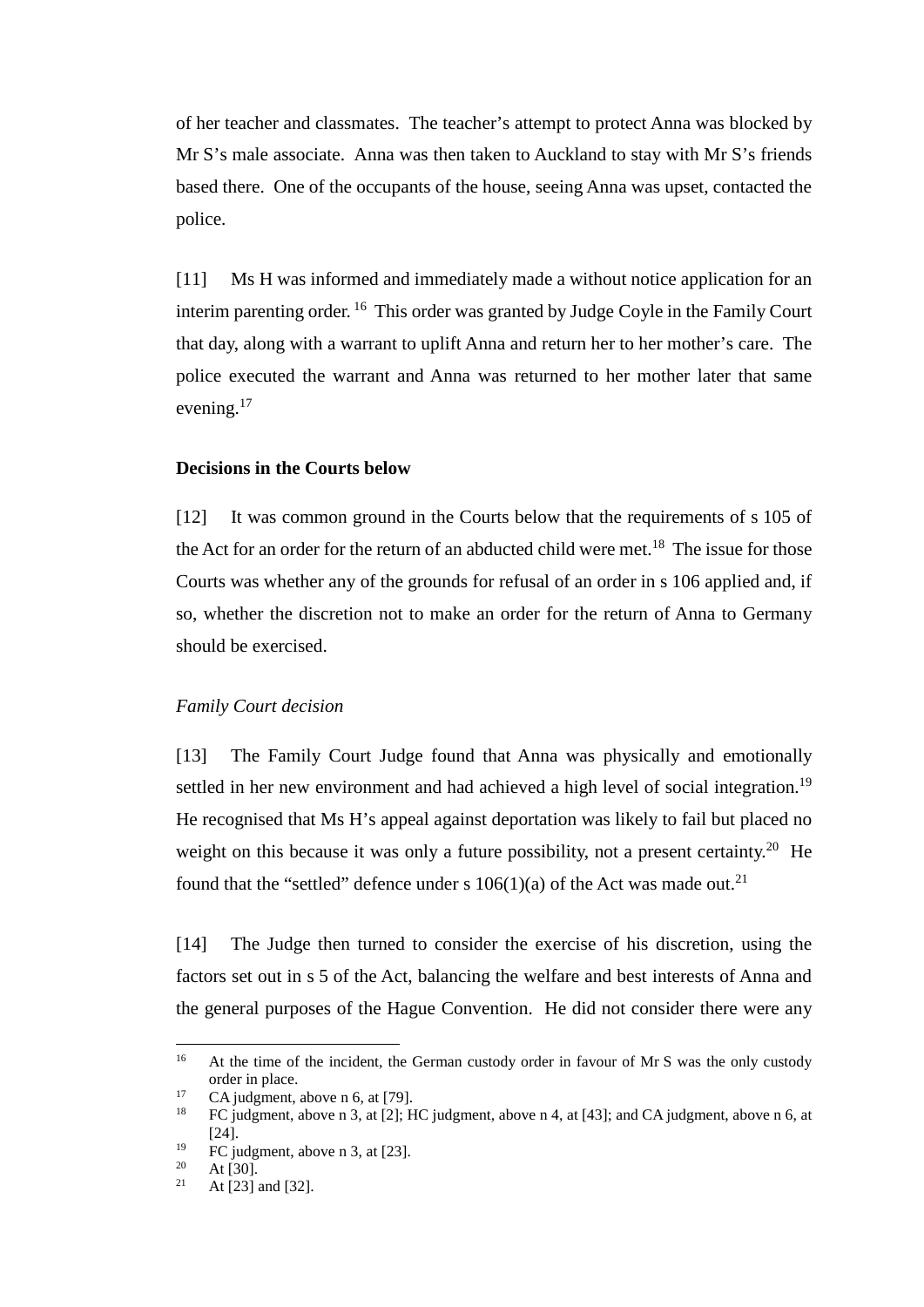safety risks if Anna was returned to Germany.<sup>22</sup> The Judge did, however, consider that there would be difficulties in joint decision-making between the parents and Anna having a relationship with both parents, given the abduction and concealment of Anna by Ms  $H^{23}$  The Judge accepted Ms H's evidence that she would remain in New Zealand with Mr H and Anna's half-sister if a return order was made.<sup>24</sup> He also accepted the expert evidence from Ms Lightfoot that returning Anna to Germany in these circumstances would place her in a psychologically intolerable situation.<sup>25</sup> He concluded that ordering Anna to return to Germany would be contrary to her welfare and best interests.26 The Judge exercised his discretion against making an order for her return, reaching the view that it would be "too cataclysmic for her".<sup>27</sup>

[15] The Judge also found the exception under s  $106(1)(d)$  established. Anna objected to returning to Germany, $28$  and had obtained the age and degree of maturity at which it was appropriate to give weight to her views.29 The Judge considered that there was no evidence that Anna's objection to returning to Germany had been influenced by Ms  $H^{30}$ . The Judge determined that his discretion in relation to this exception should be exercised in the same way as for the "settled" defence, for the same reasons. Again, he considered that the welfare and best interests of Anna in the circumstances outweighed countervailing policy considerations.31

[16] The Judge did not find the s  $106(1)(c)$  defence established – there was not a grave risk that Anna's return would expose her to physical or psychological harm or otherwise place her in an intolerable situation.32

[17] The Judge did not discharge the order made on 14 February 2017 by the Family Court for surrender of all travel documents and preventing Anna from being removed from New Zealand because he was concerned there was a real risk that Ms H

- 
- <sup>27</sup> At [46].
- $\frac{28}{29}$  At [48]–[51].
- <sup>29</sup> At [52]–[55].<br>
<sup>30</sup> At [56].<br>
<sup>31</sup> At [59]–[66].
- 

<sup>&</sup>lt;sup>22</sup> At [34].<br><sup>23</sup> At [36] and [42]–[43].<br><sup>24</sup> At [36]

<sup>&</sup>lt;sup>24</sup> At [36].<br><sup>25</sup> At [37]–[39].<br><sup>26</sup> At [41].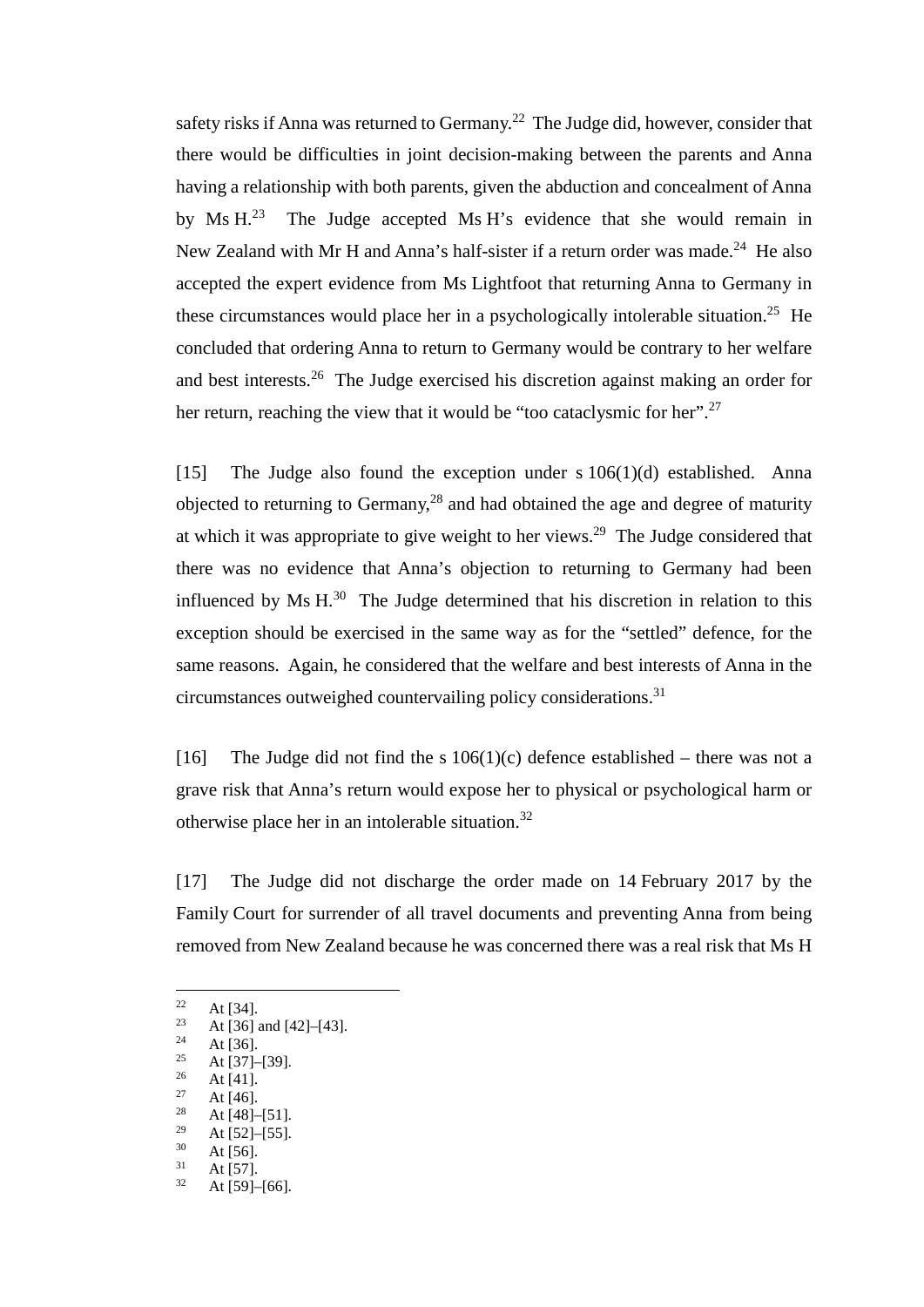would try to leave the country in order to prevent Mr S progressing his proceedings relating to Anna's day-to-day care and contact with him.<sup>33</sup>

## *High Court decision*

[18] The High Court on appeal agreed that Anna was settled and that her views should have been taken into account. The Court also held that Mr S had failed to show that the Family Court Judge, in exercising his discretion conferred by ss  $106(1)(a)$ and (d), had acted on a wrong principle, failed to take any relevant considerations into account, taken irrelevant considerations into account, or was plainly wrong.<sup>34</sup>

# *Court of Appeal decision*<sup>35</sup>

<span id="page-5-0"></span>[19] The Court of Appeal held that the Ms H had not discharged the onus of proving that Anna was settled in New Zealand at the time of the Family Court hearing.<sup>36</sup> The Court said that, as explained by Thorpe LJ in *Cannon v Cannon*, <sup>37</sup> it will be difficult for an abducting parent to demonstrate that a child is settled in her new environment in cases of concealment or subterfuge.<sup>38</sup>

[20] The Court noted, among other things, that Anna had been living at her current address for only three months and had been at her current school for six months,<sup>39</sup> that Ms H's appeal with regard to the family's immigration status was unlikely to

<sup>33</sup> At  $[68]$ – $[69]$ .<br><sup>34</sup> HC judgment, above n [4,](#page-1-2) at  $[125]$  and  $[143]$ . The High Court applied *May v May* (1982) 1 NZFLR 165 (CA) as governing the principles that apply on appeal: at [72] and [108]. But it was (correctly) agreed by parties in the Court of Appeal that *Austin, Nichols & Co Inc v Stitching Lodestar* [2007]

NZSC 103, [2008] 2 NZLR 141 applied rather than *May v May*: CA judgment, above [n 6,](#page-1-0) at [44].<br><sup>35</sup> The Court of Appeal decision was unanimous. Miller J adopted the reasoning in the principle judgment (French and Gilbert JJ, given by Gilbert J) but wrote separately on the disposition of the appeal: at [87]. He, "with the greatest reluctance", concurred with the result: at [96].

<sup>&</sup>lt;sup>36</sup> CA judgment, above n [6,](#page-1-0) at [54].<br><sup>37</sup> *Cannon v Cannon* [2004] EWCA CIV 1330, [2005] 1 WLR 32 at [56]–[61]; and referred to by the New Zealand Supreme Court in *Secretary for Justice (New Zealand Central Authority) v H J* [2006] NZSC 97, [2007] 2 NZLR 289 at [29] per Elias CJ and at [69] per Blanchard, Tipping and Anderson JJ. The majority in *Secretary for Justice v H J* preferred to deal with concealment and deceit as a facet of the exercise of discretion.<br>  $At [48]$ .<br>  $At [40]$ 

At [49].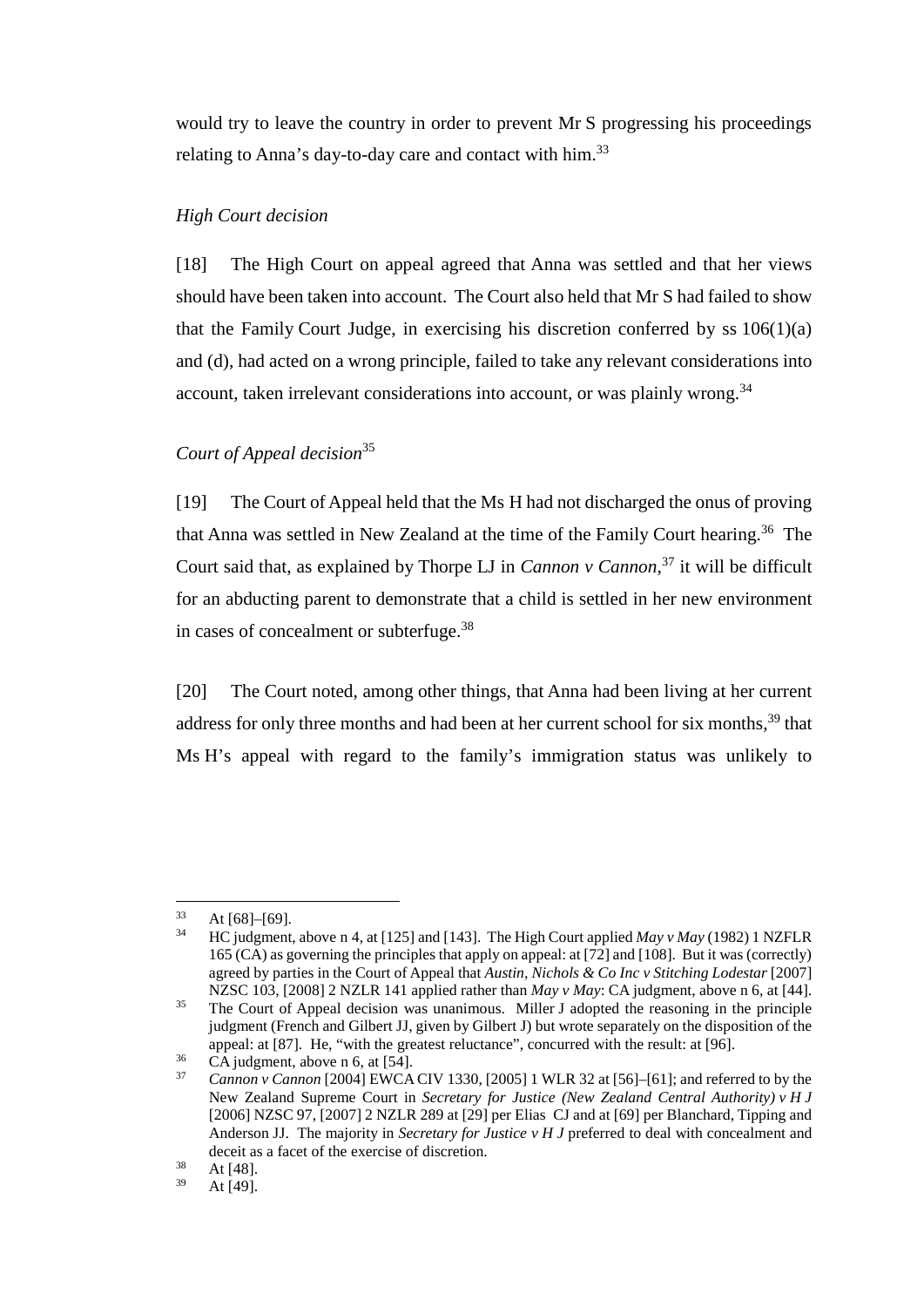succeed, $40$  and that, having been discovered by Mr S, the H family would likely have moved on again had it not been for an order preventing Anna from leaving the country.41 In light of all those circumstances, the Court of Appeal found Anna could not be considered physically and emotionally settled for the purposes of s  $106(1)(a)$ .<sup>42</sup>

[21] The Court accepted that it was appropriate for the Courts below to take Anna's views into account. 43 It held, however, that her views had been based on the misconception, induced by Ms H, that she would have had to return to Germany alone, while the rest of the H family remained in New Zealand.<sup>44</sup> The Court of Appeal held that the family would have returned to a Germany with Anna, among other things because Ms H obviously loved her but also because of the family's precarious immigration status.<sup>45</sup> Contrary to the view of the Family Court, the Court of Appeal also found that there was ample evidence that both Anna's objection to returning to Germany and her views about her father had been unduly influenced by her mother.<sup>46</sup> Thus the exception in s  $106(1)(d)$  was not made out.<sup>47</sup>

[22] The Court therefore concluded that the Family Court had no discretion to decline to make an order for Anna's return. Even though, in light of these findings, it was not necessary for the Court of Appeal to consider whether the discretion should have been exercised, it went on to do so.<sup>48</sup>

[23] The Court noted Mr S had acknowledged that, if Anna is returned to Germany, she should continue to live with her mother, at least initially.<sup>49</sup> The Court also

<sup>&</sup>lt;sup>40</sup> At [51]. In the event, the Immigration and Protection Tribunal's decision was that the H family could remain on temporary visas pending resolution of the Hague Convention proceedings and for the Family Court to consider any application of Mr S for contact. The Tribunal said that, had the family been able to return to Germany without the prospect of Mr S enforcing the sole custody order, the appeals would have been dismissed: *Re AE (Germany)* [2017] NZIPT 503385 at [73] and [80].<br>
<sup>41</sup> At [50].<br>
<sup>42</sup> At [54]

<sup>42</sup> At [54]. The meaning of "settled" was determined by this Court in *Secretary for Justice v H J,*  above n [37,](#page-5-0) at [55]: "Whether a child is now settled in its new environment involves a consideration of physical, emotional and social issues. Not only must a child be physically and emotionally "settled" in the new environment, he or she must also be socially integrated."<br>
At [59].<br>
At [60].<br>
At [61].<br>  $45 \text{ At } 621 \text{ [63]}$ 

<sup>46</sup> At [62]–[63].<br>
47 At [63].<br>
48 At [64].

At [71].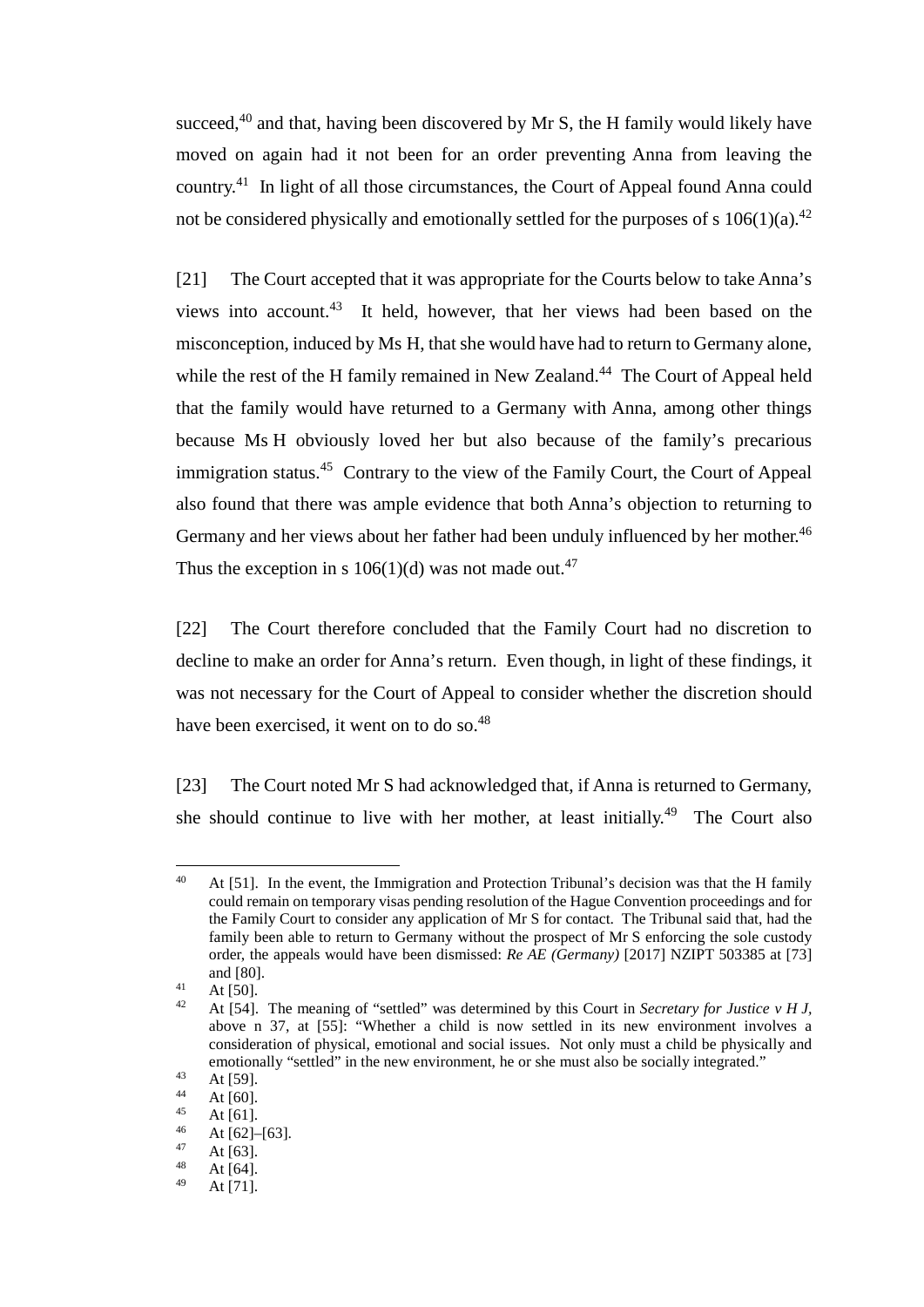considered that leaving Anna in her mother's sole care in New Zealand carried its own risks for Anna's future development and that it would not lessen the likelihood of ongoing disputes between the parents. 50

[24] The Court considered that the decision in 2017 not to make a return order rewarded Ms H's unlawful behaviour in fleeing Germany with Anna and concealing her in New Zealand, contrary to Anna's best interests. Such a decision also effectively endorsed Ms H's ongoing efforts to defeat Mr S's right to be involved in Anna's life. The Court said that these consequences run directly counter to the objectives of the Hague Convention.<sup>51</sup>

[25] The Court concluded that there was no good reason why any discretion should have been exercised against ordering Anna's return to Germany at that time.<sup>52</sup>

[26] The Court went on to consider the disposition of the appeal. The majority, French and Gilbert JJ, recognised that delay occasioned by the appeal process will not generally justify declining to make an order for return if no exception was established at the time of the hearing of the application.<sup>53</sup> However, the possibility of a different outcome cannot be excluded where a significant change of circumstances occurring during the appeal process dictates that a return order can no longer be justified.<sup>54</sup>

[27] The Court said that, although the paramountcy principle does not apply, Anna's welfare and best interests must be considered. For these reasons, and in view of Mr S's criticisms of Ms Lightfoot's report, the Court commissioned an updated psychologist's report from Dr Sarah Calvert.55

 <sup>50</sup> At [72] and [74]. The Court at [73] addressed Ms Lightfoot's view that Anna sees herself as a "kiwi kid" in the sense that the outdoors and a relationship with animals were important to her. It found that Anna would still be able to enjoy the outdoors and be involved with animals if returned to Germany.

 $51$  At [75].<br>
52 At [76].

<sup>52</sup> At [76]. 53 At [78]; referencing Elisa Pérez-Vera *Explanatory Report* (Hague Convention on Private International Law, Madrid, April 1981) at [108] and Nigel Lowe, Mark Everall and Michael Nicholls *International Movement of Children: Law Practice and Procedure* (2nd ed, LexisNexis,

London, 2016) at [22.11].<br>54 At [78], referring to *B v Secretary for Justice* [2007] NZCA 210, [2007] 3 NZLR 447 at [23]; and<br>*Secretary for Justice v H J*, above n 37, at [57] per Tipping J for the majority.

<sup>&</sup>lt;sup>55</sup> At [78]. Section 145(2)(b) of the Care of Children Act authorises the receipt of further evidence on appeal if the interests of justice so require.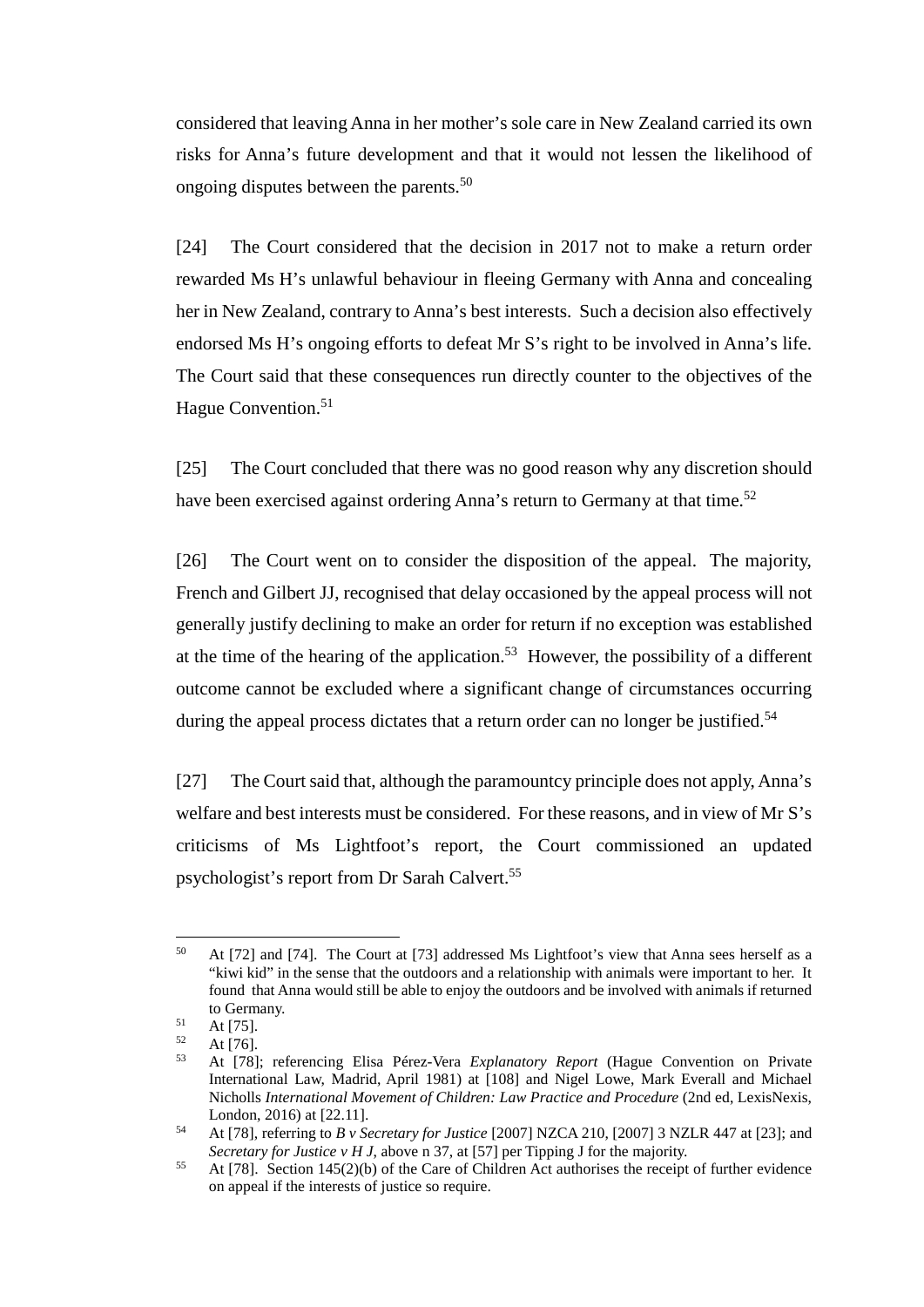[28] That report referred to the 2017 school incident and stated this clearly traumatised Anna and she was still suffering from post-traumatic stress disorder as a result. Dr Calvert reported that Anna is now strongly opposed to returning to Germany and remains scared of her father because of this incident. Dr Calvert accepted that Anna's views of her father had been influenced by those of her mother and Mr H but said that, before this incident, Anna had indicated a willingness to engage with her father. Dr Calvert considered that Anna became more "realistically estranged" from Mr S because of it.<sup>56</sup>

[29] Dr Calvert's view was that Anna will be adversely psychologically impacted if an order is made for her to return to Germany despite her objection. Indeed, there would be a "very real danger" that she will "grow into an adult who distrusts all adult relationships and who has a significant risk of major mental illness".<sup>57</sup>

[30] The majority held that, while a return order should have been made in 2017, it could not overlook what had occurred in the following two years. <sup>58</sup> Anna, now 12, had lived more than a third of her life in New Zealand. She had a student visa until May 2021 and was happy at school and had made good friends. She was under the guardianship of the Family Court and receiving counselling. The Court considered that Anna is probably more settled now than she has ever been. Further, Anna was clearly of sufficient maturity for her views to be taken into account. She strongly objected to being returned to Germany, particularly after the incident in September 2017.

[31] The majority concluded that the significant risks to Anna's mental health and future development that would "be hazarded by a return order cannot be justified by any prospective benefit in terms of the Convention or otherwise".<sup>59</sup> The majority had earlier referred to Baroness Hale's observation in *Re M* that "the further away one gets from the speedy return envisaged by the Convention, the less weighty those general Convention considerations must be".<sup>60</sup>

<sup>56</sup> At [80]–[82].<br>
57 At [83].<br>
58 At [84].<br>
59 At [84].

<sup>59</sup> At [84]. 60 At [84], citing *Re M (Children) (Abduction: Rights of Custody)* [2007] UKHL 55, [2008] 1 AC 1288 at [44].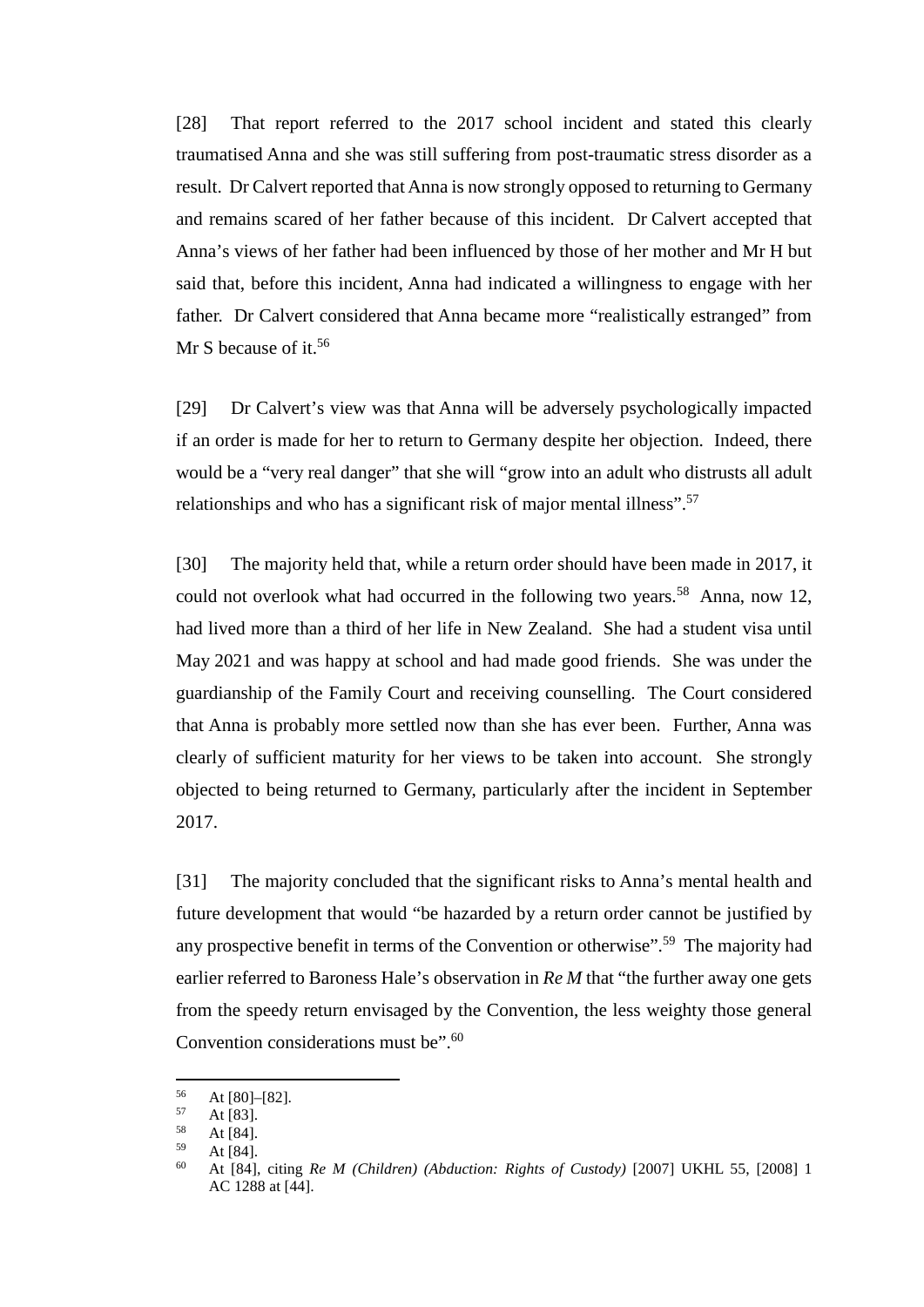[32] Miller J, who wrote separately on the issue of disposition, considered that Dr Calvert's report rested on the assumption that Anna would return to Germany to the sole care of her father and that her return would sever her connections with her mother, stepfather and half-sister. Both assumptions were wrong and her views must be discounted to the extent they are a product of those misconceptions.<sup>61</sup> He also said that parental conflict would continue wherever Anna was.<sup>62</sup> He considered there was "every reason to think that a relationship with her father is essential for Anna's future wellbeing" and expressed concerns about Ms H's "impaired parenting ability".<sup>63</sup>

[33] Nevertheless, Miller J considered that the "unhappy combination of delay in rectifying the error made in the Family Court and the father's decision to take matters into his own hands following the Family Court hearing has made a difference".<sup>64</sup> Anna's fear of her father after that incident "cannot be discounted as the product of her mother's undue influence".<sup>65</sup> He considered that, as Anna is now 12, her views must be given significant weight. The Family Court has made sure Anna cannot be removed from New Zealand by Ms H and it appears to be addressing Anna's need for a relationship with Mr S. He thus "with the greatest reluctance" concurred in the result.66

# **Submissions of the parties**

#### *Mr S's submissions*

[34] Mr S's first submission is that the Court of Appeal, having found that no defences were available under s 106 of the Act, was obliged to order her return to Germany under s 105 of the Act.

[35] His second submission is that, if Anna is in a fragile and vulnerable state as the Court of Appeal found, then she cannot be regarded as settled in New Zealand, particularly where there remains a real risk of deportation. He submits that Anna's views objecting to being returned to Germany should have been discounted because

<sup>61</sup> At [89].<br>
62 At [90]; in agreement with the majority at [74] per Gilbert J.<br>
64 At [96].<br>
65 At [06].

 $65$  At [96].

At [96].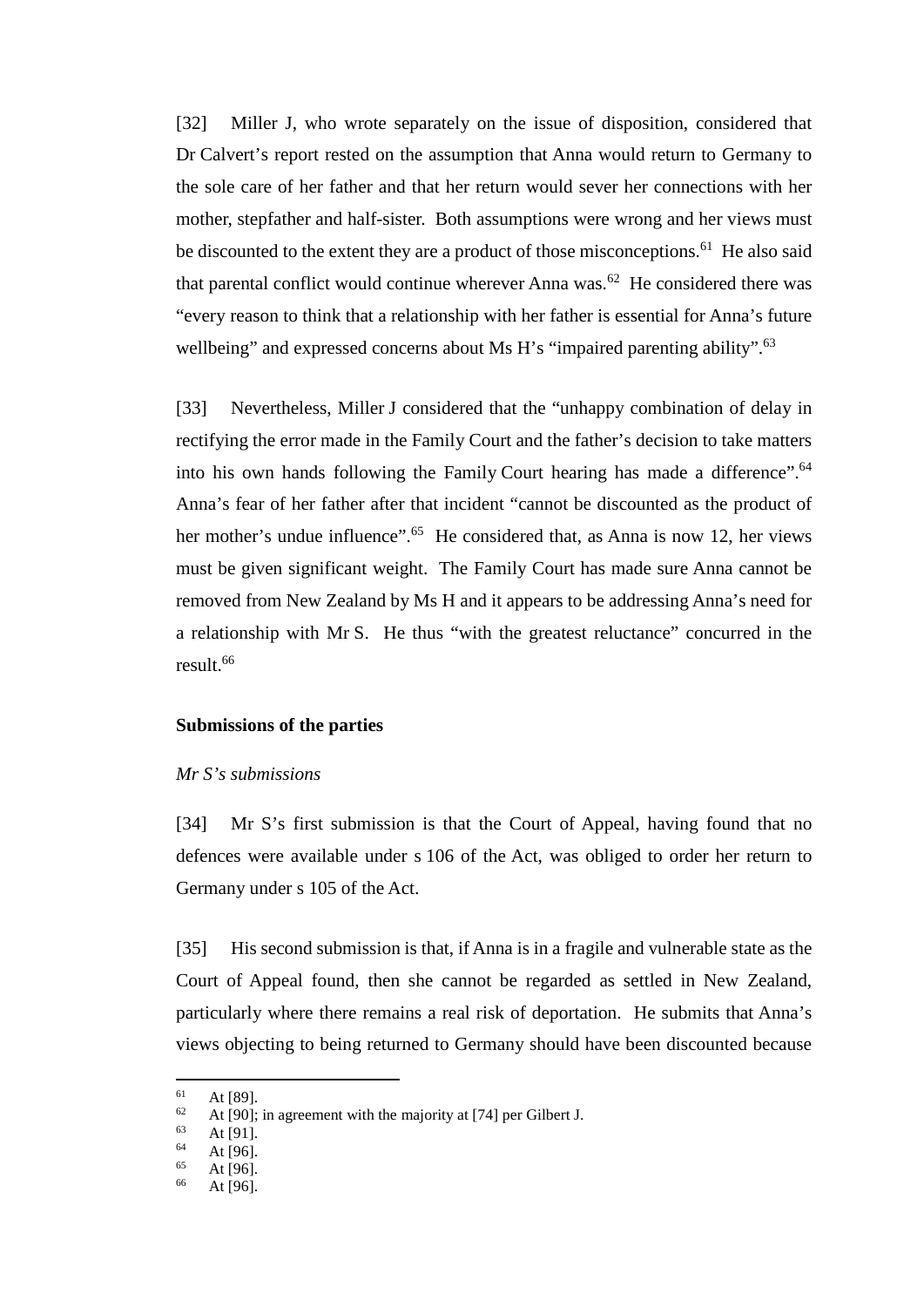they were influenced by her mother, including in relation to the incident where he and his associates uplifted her from school. He submits further that Ms H's concealment of Anna was disregarded by the Court of Appeal. A related point made is that the Court of Appeal put too much weight on the psychological evidence of Anna's post-traumatic stress from the 2017 incident and not enough on Ms H's influence on Anna's objection to being returned to Germany. In his submission, Anna's vulnerability does not stem from the 2017 incident. Rather, it stems from Ms H's transient lifestyle, poor parenting, and her original abduction from Germany.

[36] Mr S's third submission is, even if the Court was entitled to take Anna's best interests into account (which it was not), it did not evaluate and weigh the different criteria in the best interests balancing test correctly. In his submission, the Court did not give proper weight to the fact that Mr S is the parent with the better and more stable parenting skills, that the father-daughter relationship disintegrated by her mother's actions alone, and that Anna's wellbeing rests on having a relationship with him.<sup>67</sup> Leaving Anna in New Zealand will, in his submission, expose her even more to her mother's poor parenting. He says that he does not, contrary to what the Court of Appeal understood, accept that Anna should on her return to Germany live with her mother.<sup>68</sup> He does, however, earlier in his submissions say that he supports a "joint" custody model".

[37] Finally, Mr S says that the Court of Appeal should have taken into account further evidence filed by him. He says that he received Dr Calvert's report on 14 June 2019 and that gave him only minimal time to prepare his "advisory opinion" on that report, with its links to material already in evidence. He refers in particular to a link to a video of Anna's day with him during the 2017 school incident.

 $67$  Mr S relies on CA judgment, above n [6,](#page-1-0) at [91]–[92] and [95] per Miller J as affirming that he is the more suitable parent.

 $68$  We note that this concession was discussed when the Court of Appeal was doing the hypothetical exercise of assessing whether or not the discretion should have been exercised. It was part of the consideration leading to the discounting of the possibility of Anna being returned to Germany to live solely with her father and thus suffering the harm outlined by Ms Lightfoot and the Family Court: see CA judgment, above n [6,](#page-1-0) at [71] and [84].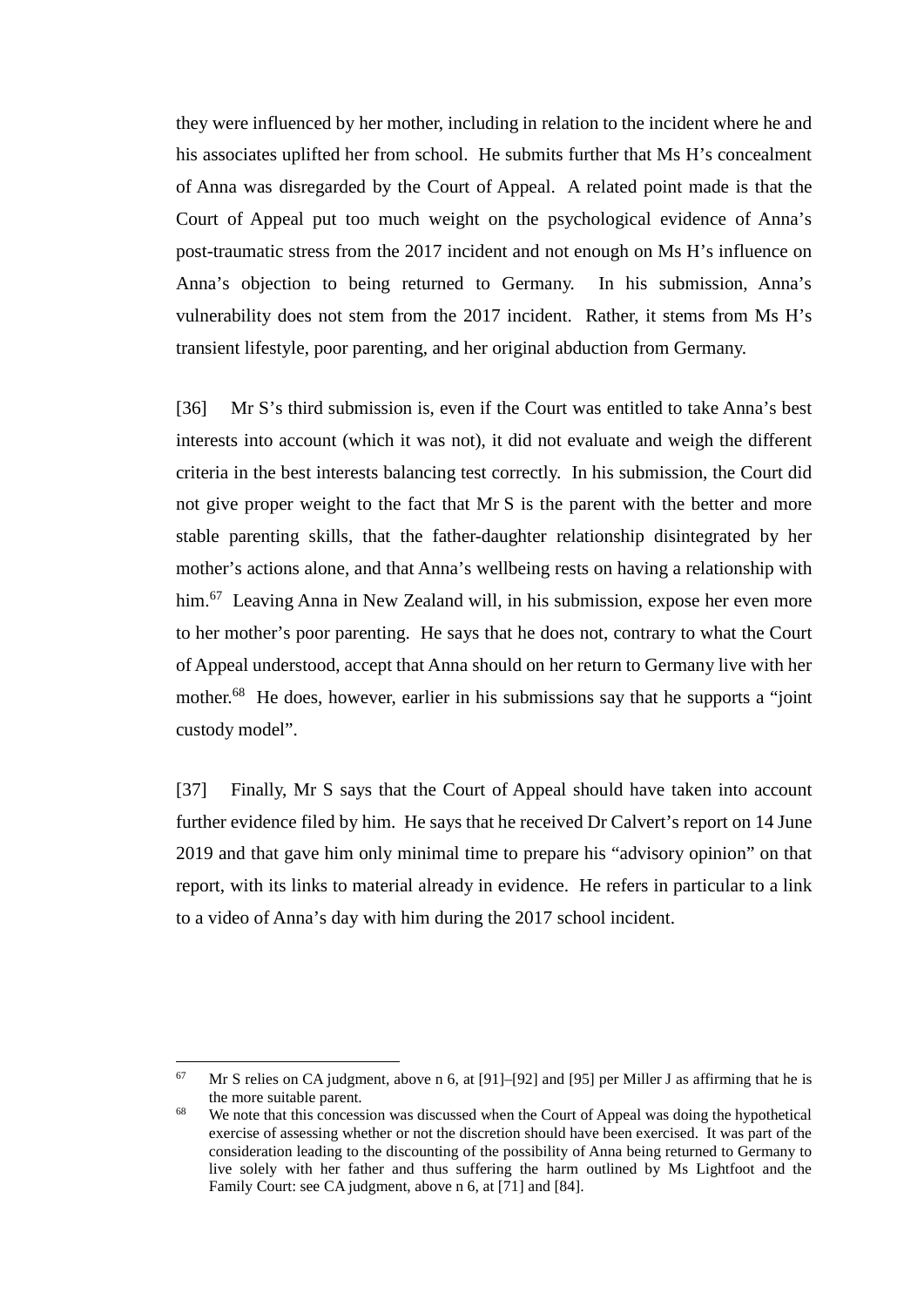[38] As a general point, Mr Ashmore, for Ms H, submits that the present appeal is only related to forum. A full best interests inquiry is currently before the Family Court but this has been stayed repeatedly while the return proceedings are on foot.<sup>69</sup> In counsel's submission, the effect of granting leave will be to further delay those proceedings and this cannot be in the interests of justice.

[39] More specifically, it is submitted that the law as to the exercise of discretion in child abduction cases has been settled since *Secretary for Justice (New Zealand Central Authority) v H J.* Mr S's complaints here are about the application of the law to the particular facts. That cannot give rise to a matter of general or public importance.

[40] Counsel submits further that Mr S misconstrues the Court of Appeal decision. The Court held that the exceptions were not made out in 2017 and that therefore a return order was mandatory. However, it concluded that, in the two years since the Family Court decision, the situation had changed, the settled and child objection exceptions now applied and the discretion not to make a return order should be exercised. In this regard the 2017 school incident was of particular significance.

[41] With regard to the submission that the Court of Appeal did not take into account the abduction by Ms H, counsel submits that all Hague Convention cases, by definition, start with an abduction. Nevertheless the Convention (and the New Zealand legislation, in s 106) provides for exceptions. These are as much part of the Convention as the return obligations.

[42] In terms of the failure to allow evidence from Mr S, it is submitted that the "evidence" in issue was not in proper form but consisted of "memoranda of [Mr S] and various appendices of journals and other abstracts", accompanied by a detailed commentary. Most was clearly not admissible but the Court did allow Mr S to adduce evidence of his own observations but not his opinion evidence. That was entirely proper.

 <sup>69</sup> Hague Convention, above n [2,](#page-1-3) art 16; and Care of Children Act, s 109.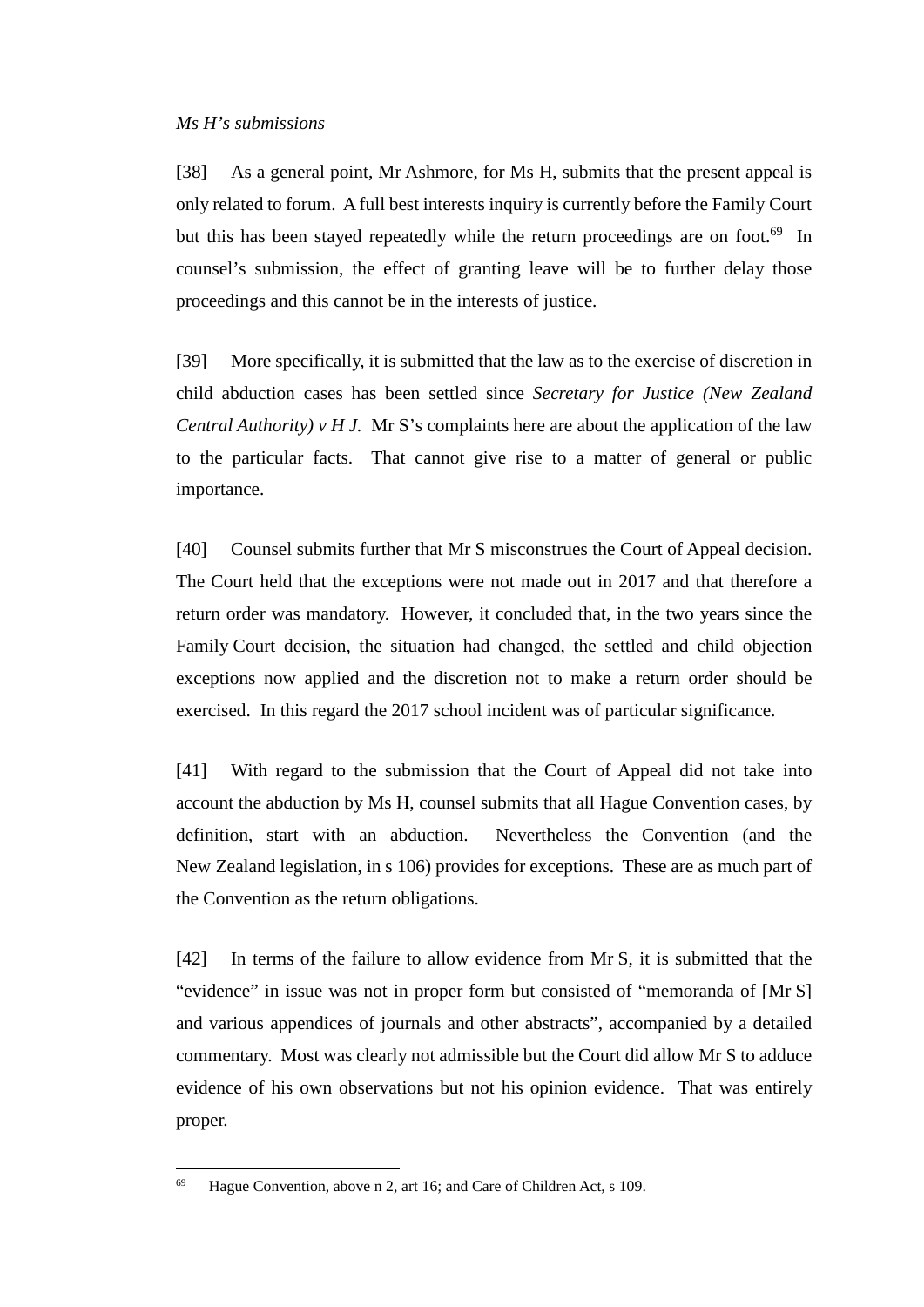#### **Our assessment**

[43] Leave to appeal can only be granted by this Court if it is in the interests of justice to do so, including where the proposed appeal concerns an issue of general or public importance or where there is a risk of a miscarriage of justice.<sup>70</sup>

[44] Mr S's first argument is that the Court of Appeal, having found that none of the exceptions in s 106 were established at the time of the Family Court hearing, should have made an order for Anna's return to Germany.

[45] It is clear from the judgment that the Court of Appeal would have made an order for the return of Anna had it not considered this to be one of those rare cases where circumstances had changed between the Family Court decision and the appeal to such an extent that it should consider the situation at the time of the appeal rather than that prevailing in  $2017<sup>71</sup>$  Having done so, it decided that two of the exceptions in s 106 (now settled in the new environment, and the child's objections to being returned) were made out, and then exercised its discretion against making a return order.72

[46] If Mr S's first submission was correct, this would mean that the Court of Appeal had no ability to re-assess whether the exceptions in s 106 applied, however long the period between a first instance decision and appeal and whatever changes had occurred in the interim. In this case, to take this view would mean that the Court of Appeal should not have taken into account the 2017 school incident. It also should not have commissioned an updated psychologist report from Dr Calvert or, if it did, should have disregarded anything related to events after the Family Court hearing, including Dr Calvert's view that the 2017 school incident had a profound effect on Anna's views of her father or Dr Calvert's expert opinion of the long term risks to Anna's mental health should a return order be made.

<sup>&</sup>lt;sup>70</sup> Senior Courts Act 2016, s 74(1)–(2).<br><sup>71</sup> At [84]. See also [78], referring to *B v Secretary for Justice* [2007] NZCA 210, [2007] 3 NZLR 447 at [23]; and *Secretary for Justice v HJ*, above n [37,](#page-5-0) at [57] per Tipping J for the majority. We comment that, absent the 2017 school incident, we consider it unlikely this case could have been properly classed as exceptional.

 $\frac{72}{11}$  At [84]. It may have been better if the Court of Appeal had articulated that process more clearly, but it is nevertheless clear that this was the process followed.